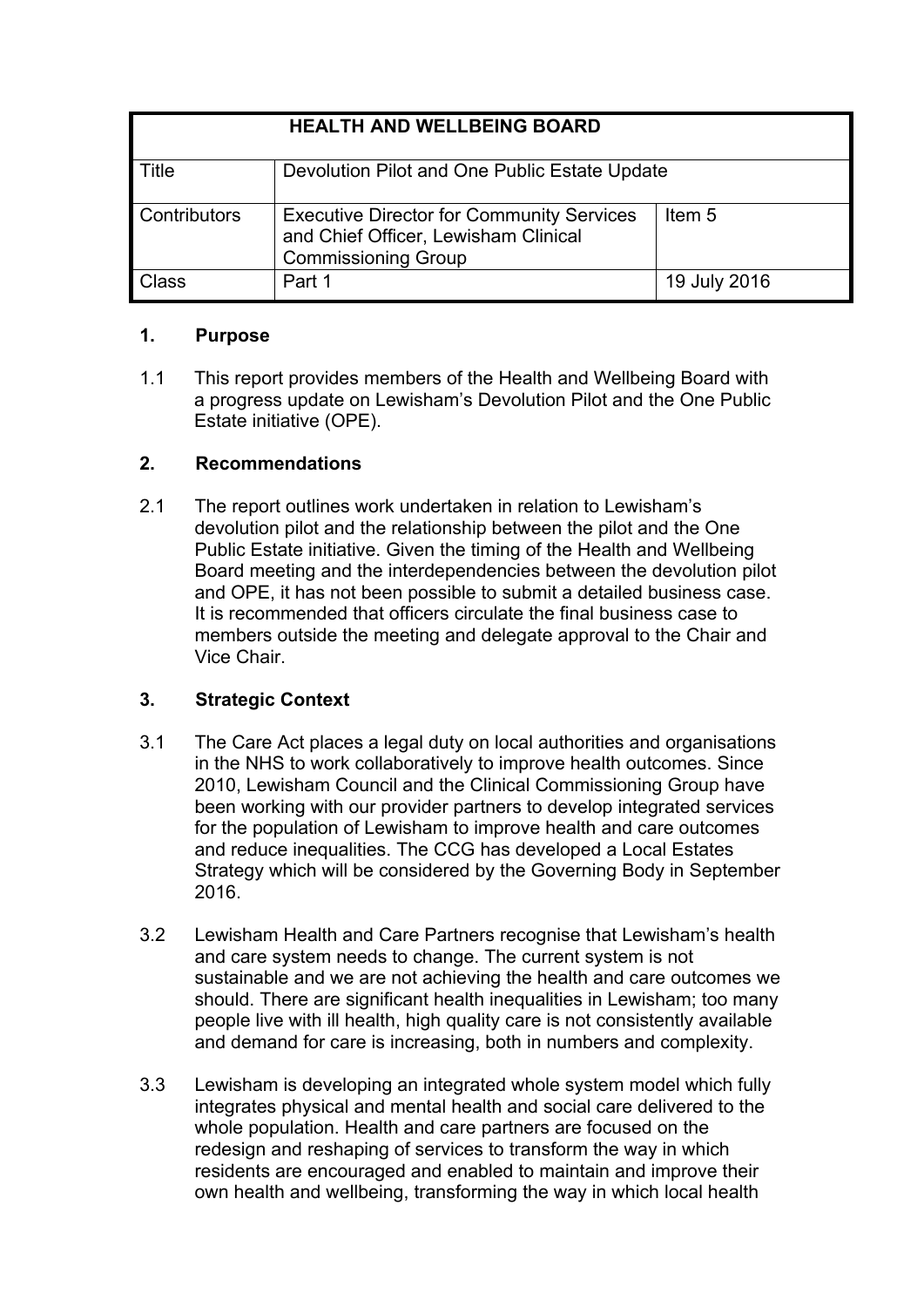and care services are delivered within the borough, and transforming the way in which people access and are connected to the assets that are available within their own communities and neighbourhoods. The key strands of activity are focussed on prevention and early intervention, community based care delivered through Neighbourhood Care Networks and enhanced care and support. The devolution pilot will focus on the supporting enablers, specifically estates and workforce development that underpin the transformation of the whole system.

- 3.4 Lewisham Council became a signatory on Tuesday 15 December to a cross-London agreement, involving health organisations and local councils, that aims to transform services and improve health and wellbeing outcomes in London through new ways of working together and with the public. Parties to the agreement agreed that a small but essential part of this transformation is the devolution of functions, powers and resources from government and national bodies where that can assist, enable or accelerate improvements.
- 3.5 Lewisham is one of five devolution pilots being developed in London that aim to test the impact of devolving resources, decision-making and powers on accelerating transformation locally.

### **4. Developing the Business Case**

- 4.1 A business case is being developed for each pilot, identifying the specific powers and resources for which devolution is sought. This is an iterative process and Lewisham's business case will initially focus on the use of estates to support the delivery of the whole system model of care. It will also include new approaches to workforce development.
- 4.2 Since submitting the expression of interest to be a devolution pilot, Lewisham has applied to the Cabinet Office and LGA's 'One Public Estate' (OPE) initiative. Notification was received in mid-June that Lewisham has been awarded £50,000 to develop the second stage bid to the OPE initiative. If the second stage bid is successful, Lewisham will secure up to £500,000 to support the delivery of the programme.
- 4.3 OPE is a pioneering initiative delivered in partnership by the Cabinet Office Government Property Unit and the Local Government Association. It provides practical and technical support and funding to councils to deliver ambitious property-focused programmes in collaboration with central government and other public sector partners. The programme has four core objectives:
	- Creating economic growth
	- More integrated, customer-focused services
	- Generating capital receipts
	- Reducing running costs
- 4.4 Lewisham's OPE submission outlined three interdependent schemes:
	- Regeneration activity focussed on shared use of area specific sites that can deliver new homes, employment and fit for purpose assets.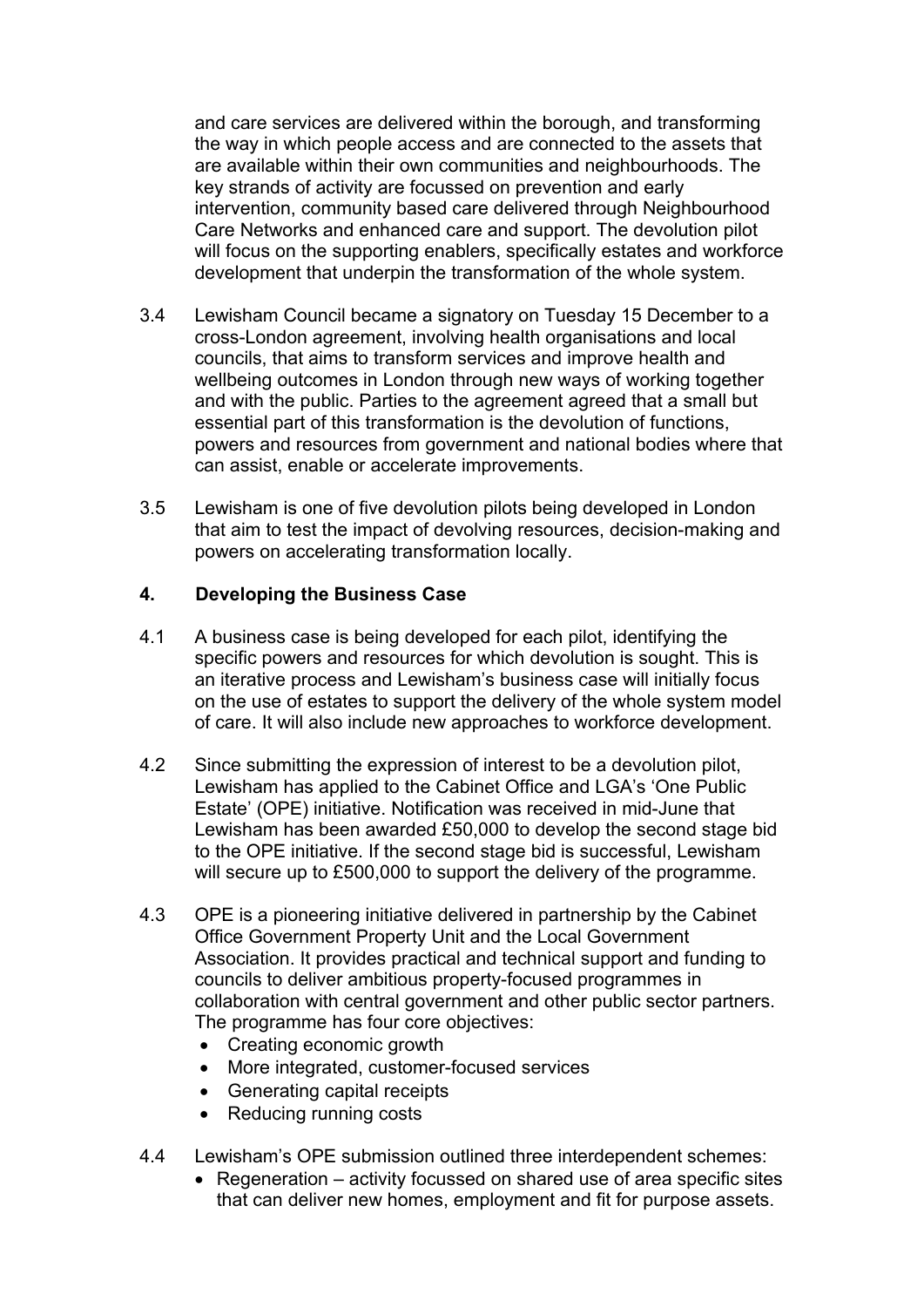- Collaboration activity to enable the expansion of community based care services, new models of care at home and primary care development.
- Strategic Estate Planning activity to maximise the use of existing facilities and co-location of services.
- 4.5 The detail of the devolution pilot business case in relation to the issues regarding estates will be identified through the OPE process. However, there are two key areas where devolution could provide more local accountability and enable the health and care partnership to better meet the needs of Lewisham residents:
	- (a) Retention of capital receipts to enable reinvestment in local healthcare assets: at the minute, some capital receipts (including those from sale of NHS Property Services assets, plus non-FT trusts) cannot be retained by the local health economy for reinvestment – this investment is critical both for delivering a sustainable health economy (hence addressing any deficit that may exist) and for delivering best health outcomes to local people.
	- (b) Regularisation of leases: the regularisation process that all the health estate providers are required to deliver on works in direct opposition to the development of flexible, fully utilised space, as it ties tenants into what are generally inefficient space utilisation. Estate providers therefore need to be able to work with tenants where appropriate to change leased, inflexible space into licensed, flexible space which a range of providers might be able to use across the entire week, including evenings and weekends.
- 4.6 The delivery of a strategic estates programme will enable new approaches to workforce development. The devolution asks relating to workforce development will also be informed by a detailed examination of the Buurtzorg approach. Officers from across the health and care partnership visited the Netherlands at the end of June to explore the potential of the Buurtzorg model. Having completed the visit, the detail in relation to this area will now be developed. A number of key areas have been identified that devolution could support:
	- (a) Devolved powers may enable greater flexibility in relation to the development of new roles to work across the health and care system.
	- (b) The STP highlights opportunities in relation to the consolidation of back office functions. Devolution may provide the flexibilities required to work across organisations.

### **5. Next Steps**

5.1 The initial timetable required each pilot to submit the business case to the London Health Board by June 2016. It was planned that a draft business case would be presented to the Health and Wellbeing Board in July 2016 before being considered by the Healthier Communities